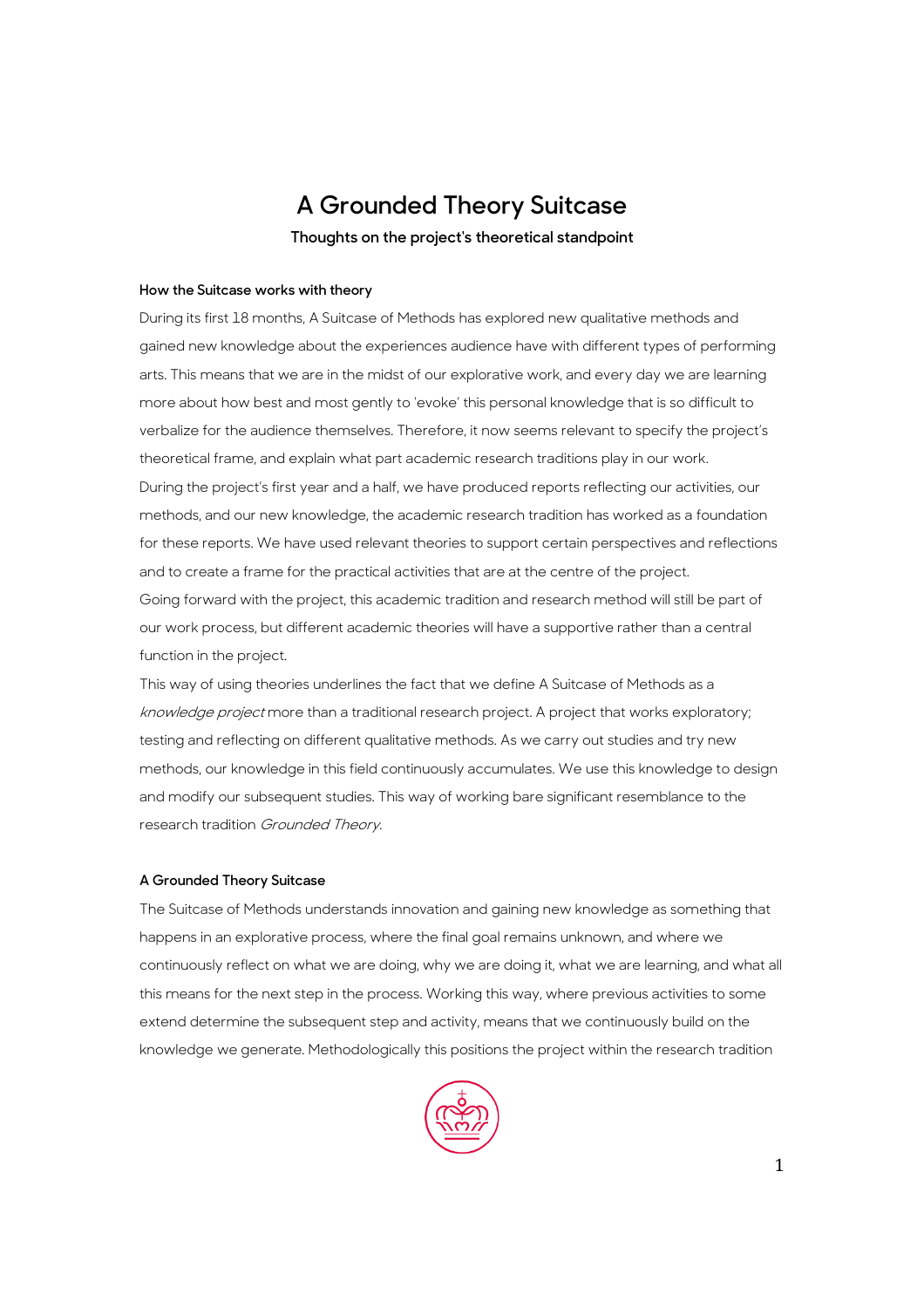Grounded Theory (Bryant, A., 2010. The SAGE handbook of grounded theory. Los Angeles, CA: SAGE Publications). Grounded Theory is characterized by continuous shifts in perspective between an explorative and an evaluative approach. First, you literally dive into the matter and into the field in order to gain as many impressions as possible. Hereafter, you 'pull back' and work deductively and analytically with your impressions before you dive into the mess again. This time with new knowledge and therefore with a new perspective. Grounded Theory is thus a circular process that continues to evolve.

### **Important theoretical inspiration**

The Grounded Theory is thus a frame for the project's explorative approach. The different studies within the project are based on basic ideas from the world of Phenomenology, Psychology and Cultural Studies.

#### **Phenomenological conversations**

Our work with qualitative research interviews – or the audience conversations as we call it – is based on a phenomenological tradition. We work with the acknowledgement that the interviewer will always be an active part of the conversation and thus affect the 'content' and the knowledge produced in the conversation. The interviewer must thus practice self-awareness in order to understand how he or she affect the conversation. It is thus necessary to realise that there is no such thing as 'the pure' experience or 'the pure' conversation, which is unaffected by the context, by other people, etc. In our studies, we therefore include and take into account the context of the experience.

## **Using aspects of Psychology**

In our explorative work, we occasionally draw on psychological techniques and theories; for instance, in our aim to create a pleasant atmosphere during interviews, where the audience feel inspired and comfortable enough to share personal experiences, or when we explore the effects and qualities of different questions. Here, amongst others, we are inspired by Professor E.H. Schein's theories on the open interview conversation and his overall focus on listening: "Humble questioning is the noble art, which is to get the other to talk freely, to ask questions that you do not already know the answer to, and to establish a relation based on curiosity and interest in the other" (E.H. Schein).

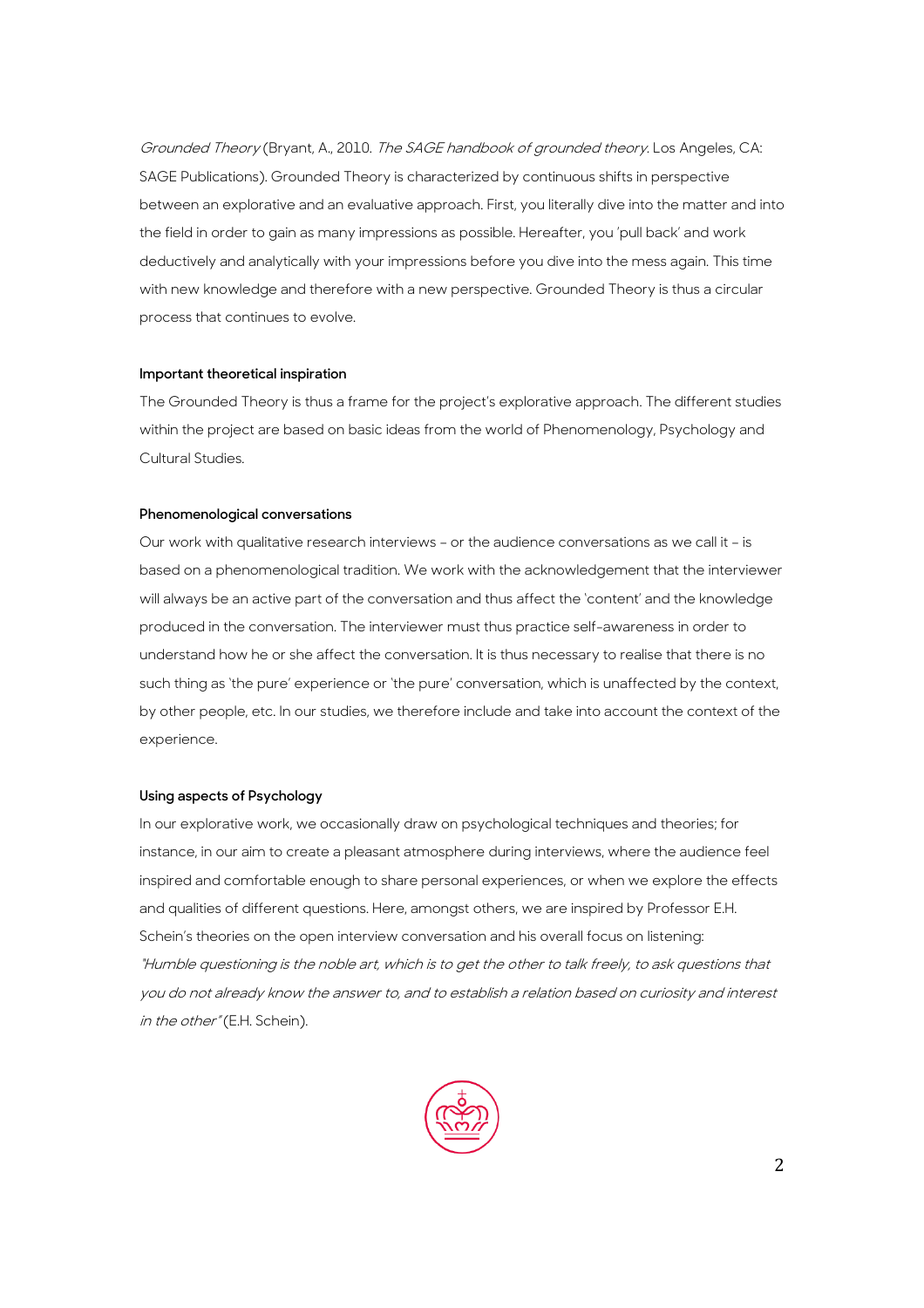Additionally, we are inspired by Maria Turri's (researcher in Psychiatry at Oxford University) thoughts on the psychological aspects of spectator processes when experiencing theatre. One of her basic arguments is that the audience's consciousness is very active when watching performance art, and that we, if we use the right questions, might learn a lot about how profoundly experiences with performance art may affect a human being (Turri, Maria 2014).

# **Inputs from Cultural Studies**

Research within the broad field of Cultural Studies also inspire our work. We collaborate with Matthew Reason (professor at the Faculty of Arts, York St. John University), who specialises in developing research methodologies for qualitative audience research, and we look to theories that push and challenge traditional research boundaries between theory and practice (Lehmann 2002; Barret, Estelle & Bolt, Barbara (ed.), 2010).

Summing up, these and other theoretical perspectives work as a support for our knowledge project, and (perhaps more importantly) the academic research tradition ensures a stringency and coherence in the project's methodological and analytical work with the audiences' experience and perceived relevance.

# **Examples of literature relevant for the project**

Barret, Estelle & Bolt, Barbara, editors. (2010): Practice As Research: Approaches to Creative Arts Enquiry. I.B.Tauris & Co Ltd. London, Knowles.

Walmsley, Ben: "Whose value is it anyway? A neoinstitutionalistic approach to articulation and evaluating artistic value" in *Journal of Arts and Comunities 4* (3), 2013, University of Leeds.

Breel, Astrid (2015): "Audience agency in participatory performance: A methodology for examining aesthetic experience" in *Participations*, vol 12 issue 1.

Brown, Alan S. & Novak-Leonard, Jennifer L. (2007): Assesing the intrinsic impacts of a live performance. Commissioned by 14 Major University Presenters. WolfBrown.

Brown, Alan S. & Novak-Leonard, Jennifer L (2013): "Measuring the intrinsic impacts of arts attendance" in Cultural Trends. Routledge, University of Chicago.

Caroll, Erin E. & Latulipe, Celine (2011): Capturing 'In The Moment' Creativity Through Data Triangulation. Proceedings of the 8th ACM Conference on Creativity and cognition pp. 321-322.